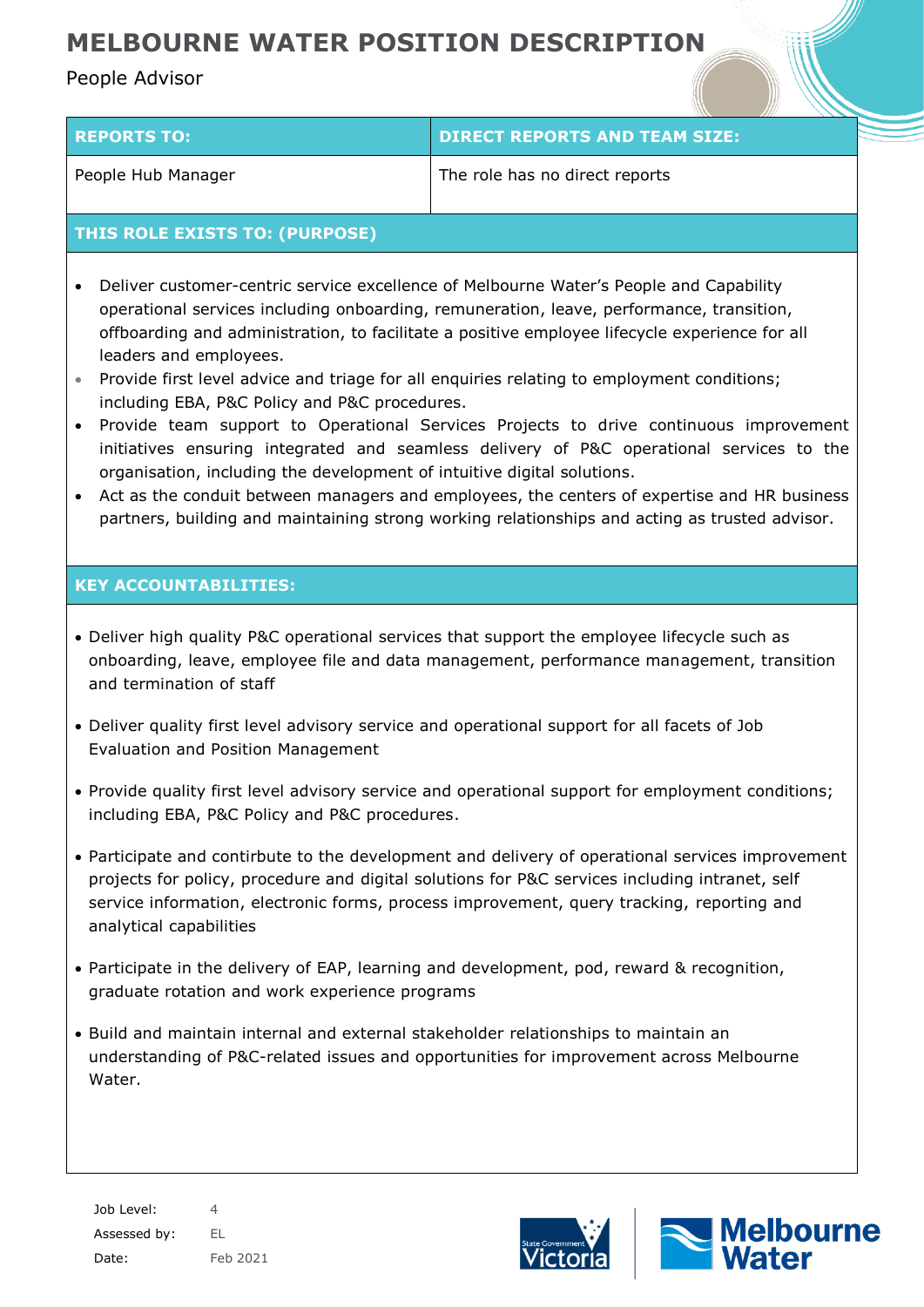# **MELBOURNE WATER POSITION DESCRIPTION**

People Advisor

## **General P&C administrative support**

- Assist with Procurement Management including processing and tracking invoices and raising purchase orders and billing requests.
- Maintain accurate and up to date records of all employee data and document control.
- General administration including Contracts, preparation of letters, document management
- Act as a brand ambassador for People and Capability by role modelling Melbourne Water values and behaviours.
- Taking care of own and colleagues Health and Safety through identification and reporting of hazards and active involvement in improvement initiatives.

| <b>KEY RESPONSIBILITIES</b> |                                                                                                                                                                                                                      | <b>KPIs</b> |                                                                                                                                                    |
|-----------------------------|----------------------------------------------------------------------------------------------------------------------------------------------------------------------------------------------------------------------|-------------|----------------------------------------------------------------------------------------------------------------------------------------------------|
| $\bullet$                   | Be the initial point of contact for P&C taking<br>responsibility for the provision of clear and consistent<br>advice, support and information for all employees<br>across the business on all People related matters | $\bullet$   | Employee<br>engagement<br>survey<br>results.<br>Feedback from customers<br>and<br>stakeholders<br>Compliance obligations<br>met<br>&<br>maintained |
|                             | Provide excellent customer service in the provision<br>of a range of People services                                                                                                                                 | ٠           | Feedback from customers<br>and<br>stakeholders<br>Timely<br>and<br>accurate<br>work<br>completed                                                   |
|                             | Contribute to operational and digital projects, policy<br>process improvements to ensure People<br>and<br>services efficiently meet the needs of all employees                                                       |             | Feedback from customers<br>and<br>stakeholders                                                                                                     |

Job Level: 4 Assessed by: EL Date: Feb 2021